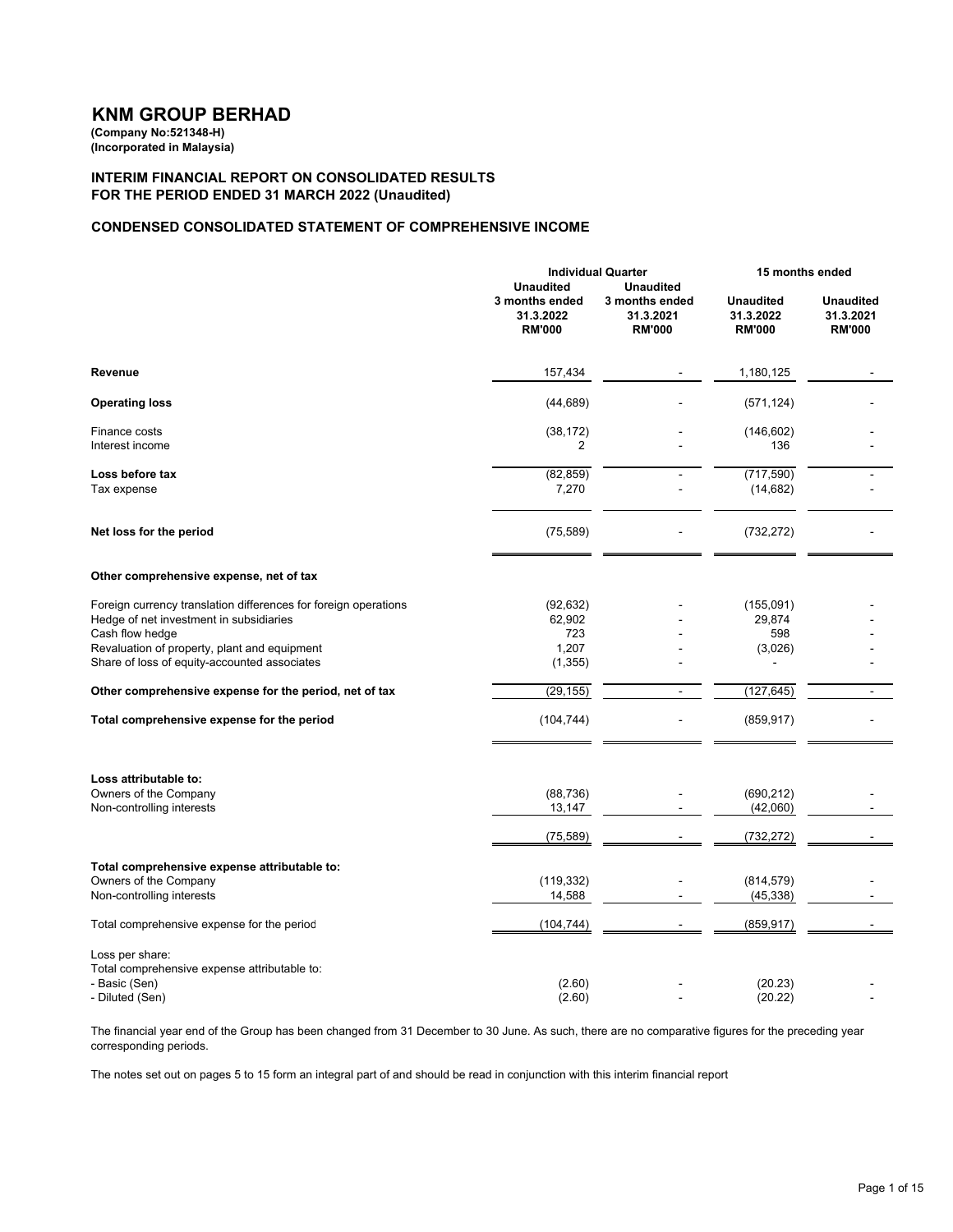# **KNM GROUP BERHAD**

*(Company No:521348-H)* **(Incorporated in Malaysia)**

#### **CONDENSED CONSOLIDATED STATEMENT OF FINANCIAL POSITION**

|                                                                                                                                      | <b>NOTE</b>    | <b>Unaudited</b><br>As at<br>31.3.2022<br><b>RM'000</b> | Audited<br>As at<br>31.12.2020<br><b>RM'000</b>   |
|--------------------------------------------------------------------------------------------------------------------------------------|----------------|---------------------------------------------------------|---------------------------------------------------|
| Assets                                                                                                                               |                |                                                         |                                                   |
| <b>Non-current assets</b>                                                                                                            |                |                                                         |                                                   |
| Other intangible assets                                                                                                              |                | 357,456                                                 | 416,278                                           |
| Goodwill                                                                                                                             |                | 503,916                                                 | 902,467                                           |
| Property, plant and equipment                                                                                                        |                | 1,247,836                                               | 1,517,621                                         |
| Right-of-use assets                                                                                                                  |                | 107,963                                                 | 48,911                                            |
| Other investments, including derivatives                                                                                             |                | 177                                                     | 187                                               |
| Investments in associates                                                                                                            |                | 49                                                      | 47                                                |
| Deferred tax assets                                                                                                                  |                | 53                                                      | 82                                                |
|                                                                                                                                      |                | 2,217,450                                               | 2,885,593                                         |
| <b>Current assets</b>                                                                                                                |                |                                                         |                                                   |
| Inventories                                                                                                                          |                | 113,772                                                 | 96,912                                            |
| Contract assets                                                                                                                      |                | 111,375                                                 | 303,075                                           |
| Trade and other receivables                                                                                                          |                | 302,653                                                 | 297,161                                           |
| Cash and cash equivalents                                                                                                            |                | 309,133                                                 | 275,297                                           |
|                                                                                                                                      |                | 836,933                                                 | 972,445                                           |
|                                                                                                                                      |                |                                                         |                                                   |
| Asset classified as held for sale                                                                                                    |                | 31,297                                                  |                                                   |
|                                                                                                                                      |                | 868,230                                                 | 972,445                                           |
| <b>TOTAL ASSETS</b>                                                                                                                  |                | 3,085,680                                               | 3,858,038                                         |
| <b>EQUITY AND LIABILITIES</b><br>Equity attributable to equity holders of the parent<br>Share capital<br>Treasury shares<br>Reserves |                | 2,061,834<br>(4,214)<br>(987, 291)<br>1,070,329         | 2,005,665<br>(53, 425)<br>(177, 164)<br>1,775,076 |
| <b>Non-controlling interests</b>                                                                                                     |                | (68, 162)                                               | (22, 824)                                         |
| <b>Total Equity</b>                                                                                                                  |                | 1,002,167                                               | 1,752,252                                         |
|                                                                                                                                      |                |                                                         |                                                   |
| <b>Non-current liabilities</b><br>Long term payables                                                                                 |                | 6,075                                                   | 7,721                                             |
| Long service leave liability                                                                                                         |                | 7,556                                                   | 6,940                                             |
| Lease liabilities                                                                                                                    |                | 97,166                                                  | 37,834                                            |
| Loans and borrowings                                                                                                                 | B <sub>9</sub> | 171,383                                                 | 650,701                                           |
| Deferred tax liabilities                                                                                                             |                | 182,575                                                 | 218,366                                           |
|                                                                                                                                      |                | 464,755                                                 | 921,562                                           |
| <b>Current liabilities</b>                                                                                                           |                |                                                         |                                                   |
| Trade and other payables                                                                                                             |                | 365,480                                                 | 333,510                                           |
| <b>Contract liabilities</b>                                                                                                          |                | 124,420                                                 | 93,522                                            |
| Lease liabilities                                                                                                                    |                | 14,267                                                  | 11,996                                            |
| Loans and borrowings                                                                                                                 | B <sub>9</sub> | 1,083,660                                               | 711,903                                           |
| <b>Current tax liabilities</b>                                                                                                       |                | 30,931<br>1,618,758                                     | 33,293<br>1,184,224                               |
|                                                                                                                                      |                |                                                         |                                                   |
| <b>Total liabilities</b>                                                                                                             |                | 2,083,513                                               | 2,105,786                                         |
| TOTAL EQUITY AND LIABILITIES                                                                                                         |                | 3,085,680                                               | 3,858,038                                         |
| Net asset per share attributable to equity holders of the parent (RM)                                                                |                | 0.29                                                    | 0.60                                              |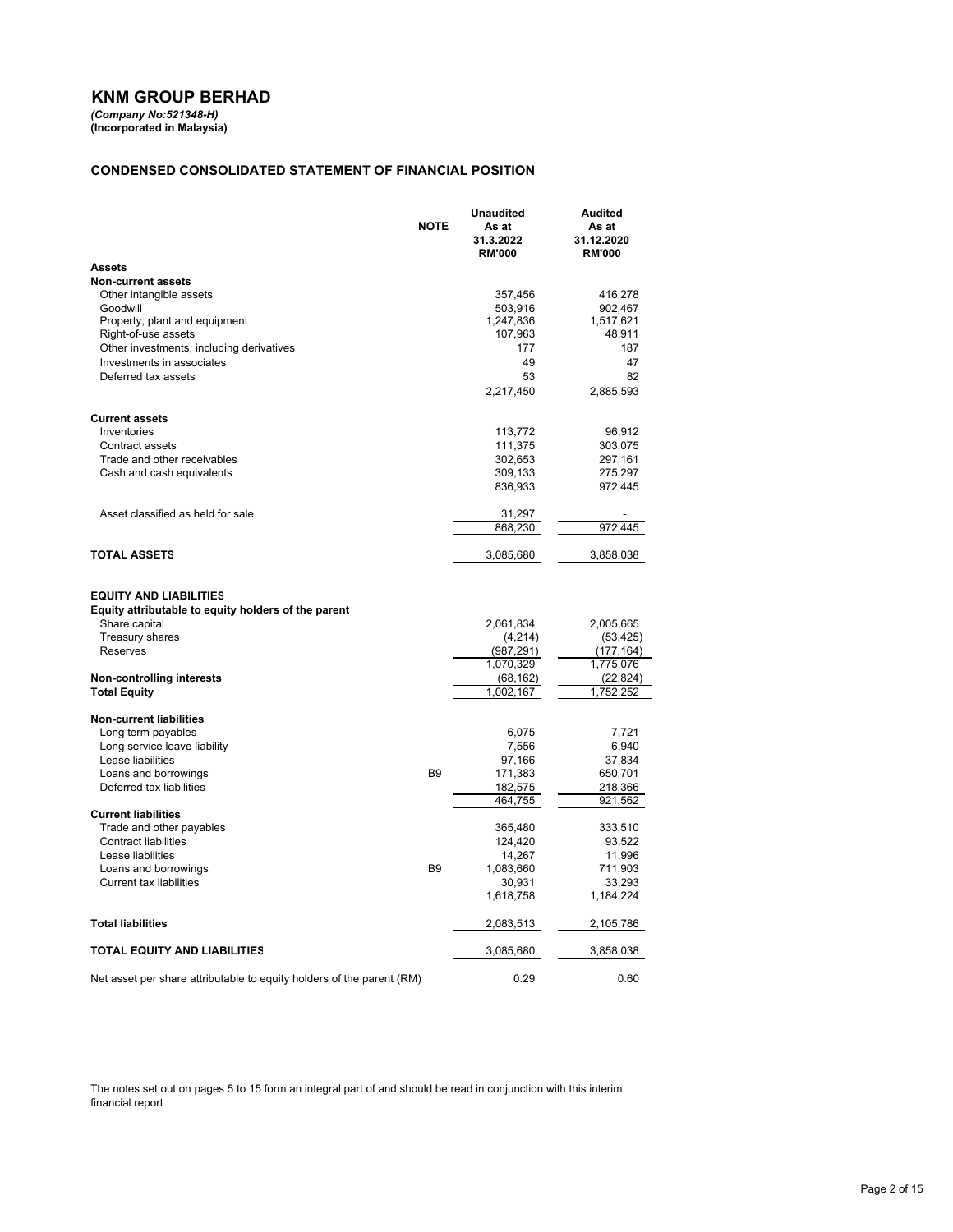# **KNM GROUP BERHAD(Company No:521348-H)**

**(Incorporated in Malaysia)**

#### **CONDENSED CONSOLIDATED STATEMENT OF CHANGES IN EQUITY FOR THE PERIOD ENDED 31 MARCH 2022 (Unaudited)**) and the same state  $\mathbf{r}$

|                                                |                                   |                                            |                                     | Non-distributable                               | Attributable to Equity Holders of the Parent   |                                         |                                        |                        |                                               |                                                |
|------------------------------------------------|-----------------------------------|--------------------------------------------|-------------------------------------|-------------------------------------------------|------------------------------------------------|-----------------------------------------|----------------------------------------|------------------------|-----------------------------------------------|------------------------------------------------|
|                                                | Share<br>Capital<br><b>RM'000</b> | Treasury<br><b>Shares</b><br><b>RM'000</b> | Hedging<br>Reserve<br><b>RM'000</b> | <b>Share Option</b><br>Reserve<br><b>RM'000</b> | <b>Translation</b><br>Reserve<br><b>RM'000</b> | Revaluation<br>Reserve<br><b>RM'000</b> | Accumulated<br>Losses<br><b>RM'000</b> | Total<br><b>RM'000</b> | Non-controlling<br>Interests<br><b>RM'000</b> | <b>Total</b><br><b>Equity</b><br><b>RM'000</b> |
| As at 1 January 2021                           | 2,005,665                         | (53, 425)                                  | (1,711)                             | 3,804                                           | (338, 343)                                     | 173,507                                 | (14, 421)                              | 1,775,076              | (22, 824)                                     | 1,752,252                                      |
| Total comprehensive expense for the year       | $\overline{\phantom{a}}$          |                                            | 598                                 | $\sim$                                          | (121, 939)                                     | (3,026)                                 | (690, 212)                             | (814, 579)             | (45, 338)                                     | (859, 917)                                     |
| Transactions with owners of the Company :-     |                                   |                                            |                                     |                                                 |                                                |                                         |                                        |                        |                                               |                                                |
| Share-based payment                            |                                   |                                            |                                     | 4,452                                           |                                                |                                         |                                        | 4,452                  |                                               | 4,452                                          |
| Share issuance arising from private placements | 94,651                            |                                            |                                     |                                                 |                                                |                                         | $\sim$                                 | 94,651                 | ٠                                             | 94,651                                         |
| Share issuance arising from ESOS               | 6,674                             |                                            |                                     |                                                 |                                                | $\overline{\phantom{a}}$                | $\overline{\phantom{0}}$               | 6,674                  |                                               | 6,674                                          |
| Own shares sold                                | (45, 156)                         | 49,211                                     | $\blacksquare$                      |                                                 |                                                | $\overline{\phantom{a}}$                |                                        | 4,055                  | ٠                                             | 4,055                                          |
| As at 31 March 2022 (Unaudited)                | 2,061,834                         | (4, 214)                                   | (1, 113)                            | 8,256                                           | (460, 282)                                     | 170,481                                 | (704, 633)                             | 1,070,329              | (68, 162)                                     | 1,002,167                                      |

The financial year end of the Group has been changed from 31 December to 30 June. As such, there are no comparative figures for the preceding year corresponding periods.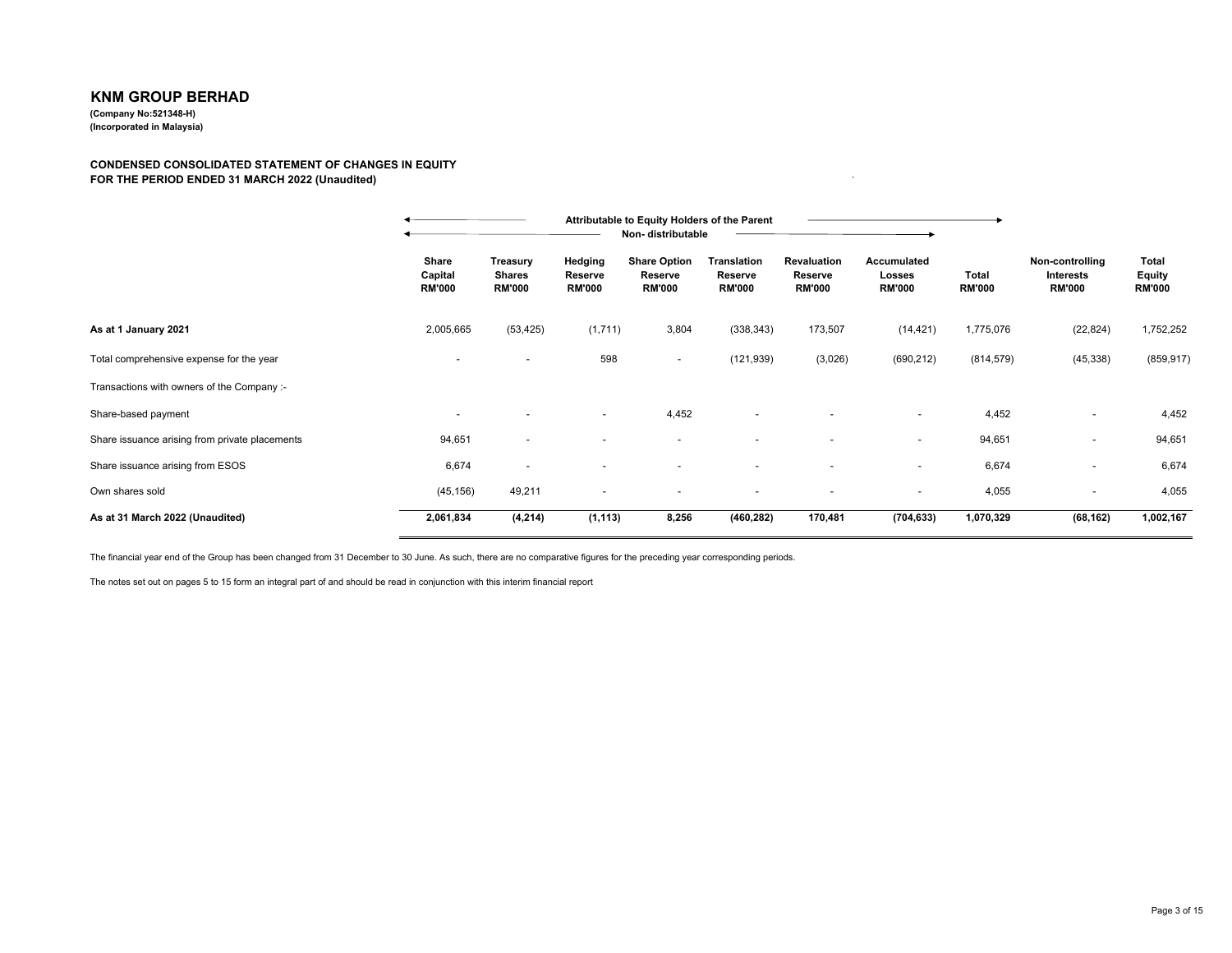**(Company No. 521348-H) (Incorporated in Malaysia )**

#### **CONDENSED CONSOLIDATED STATEMENT OF CASH FLOWS FOR THE PERIOD ENDED 31 MARCH 2022 (Unaudited)**

|                                                                                          | 15 months ended<br>31.3.2022<br>(Unaudited)<br>RM<br>'000 | 15 months ended<br>31.3.2021<br>(Unaudited)<br>RM<br>'000 |
|------------------------------------------------------------------------------------------|-----------------------------------------------------------|-----------------------------------------------------------|
| Cash flows from operating activities                                                     |                                                           |                                                           |
| Loss before tax                                                                          | (717, 590)                                                |                                                           |
| Adiustments for:                                                                         |                                                           |                                                           |
| Amortisation of intangible assets                                                        | 37,731                                                    |                                                           |
| Bad debts recovered                                                                      | (3,200)                                                   |                                                           |
| Change in fair value of forward contracts                                                | 519                                                       |                                                           |
| Depreciation of property, plant and equipment                                            | 65,385                                                    |                                                           |
| Depreciation of right-of-use assets<br>Gain on disposal of property, plant and equipment | 18,257<br>(6, 286)                                        |                                                           |
| Interest expense                                                                         | 145,888                                                   |                                                           |
| Interest income                                                                          | (136)                                                     |                                                           |
| Unrealised gain on foreign exchange                                                      | (42, 187)                                                 |                                                           |
| Provision for late delivery charges                                                      | 21,665                                                    |                                                           |
| Reversal of provision for warranty                                                       | (490)                                                     |                                                           |
| Reversal of impairment loss on amount due from joint venture                             | (3,244)                                                   |                                                           |
| Provision for impairment loss on trade receivables                                       | 3,562                                                     |                                                           |
| Provision for foreseeable losses                                                         | 25,546                                                    |                                                           |
| Share-based payment<br>Impairment loss on goodwill                                       | 4,487<br>341,454                                          |                                                           |
| Impairment loss on property, plant and equipment                                         | 119,451                                                   |                                                           |
| Impairment loss on other receivables                                                     | 2,949                                                     |                                                           |
| Property, plant and equipment written off                                                | 597                                                       |                                                           |
| Operating profit before working capital changes                                          | 14,358                                                    |                                                           |
| Changes in working capital:                                                              |                                                           |                                                           |
| Inventories                                                                              | (16, 861)                                                 |                                                           |
| Trade and other receivables                                                              | 181,653                                                   |                                                           |
| Trade and other payables                                                                 | 17,245                                                    |                                                           |
| Cash generated from operations                                                           | 196,395                                                   |                                                           |
| Income taxes paid                                                                        | (55,021)                                                  |                                                           |
| Interest paid                                                                            | (356)                                                     |                                                           |
| Interest received                                                                        | 136                                                       |                                                           |
| Net cash generated from operating activities                                             | 141,154                                                   | $\sim$                                                    |
| Cash flows from investing activities                                                     |                                                           |                                                           |
| Acquisition of property, plant and equipment                                             | (8,692)                                                   |                                                           |
| Acquisition of right-of-use assets                                                       | (15, 706)                                                 |                                                           |
| Acquisition of other intangible assets                                                   | (222)                                                     |                                                           |
| Change in pledged deposits                                                               | 9,317                                                     |                                                           |
| Proceeds from disposal of property, plant and equipment                                  | 11,791                                                    | $\sim$                                                    |
| Net cash used in investing activities                                                    | (3, 512)                                                  |                                                           |
| Cash flows from financing activities                                                     |                                                           |                                                           |
| Interest paid                                                                            | (98, 505)                                                 |                                                           |
| Lease interest paid                                                                      | (5, 119)                                                  |                                                           |
| Net payment of bills payable                                                             | (45, 497)                                                 |                                                           |
| Net repayment of term loans, bond and revolving credits                                  | (56,986)                                                  |                                                           |
| Net repayment of hire purchase liabilities                                               | (4, 912)                                                  |                                                           |
| Net increase in lease liabilities                                                        | 2,271                                                     |                                                           |
| Net proceeds from own shares sold                                                        | 4,055                                                     |                                                           |
| Proceeds from share issuance arising from ESOS                                           | 6,674                                                     |                                                           |
| Proceeds from share issuance arising from private placements                             | 94,651                                                    |                                                           |
| Net cash used in financing activities                                                    | (103, 368)                                                |                                                           |
| Net increase in cash and cash equivalents                                                | 34,274                                                    |                                                           |
| Cash and cash equivalents at beginning of year                                           | 230,974                                                   |                                                           |
| Effect of foreign currency translation                                                   | 10,249                                                    |                                                           |
| Cash and cash equivalents at end of year                                                 | 275,497                                                   |                                                           |
| Cash and bank balances                                                                   | 280,571                                                   |                                                           |
| Deposits with licensed banks                                                             | 28,562                                                    |                                                           |
| Less: Pledged deposits                                                                   | (25, 740)                                                 |                                                           |
|                                                                                          | 283,393                                                   |                                                           |
| <b>Bank overdrafts</b>                                                                   | (7,896)                                                   |                                                           |
|                                                                                          | 275,497                                                   |                                                           |

The financial year end of the Group has been changed from 31 December to 30 June. As such, there are no comparative figures for the preceding year corresponding periods.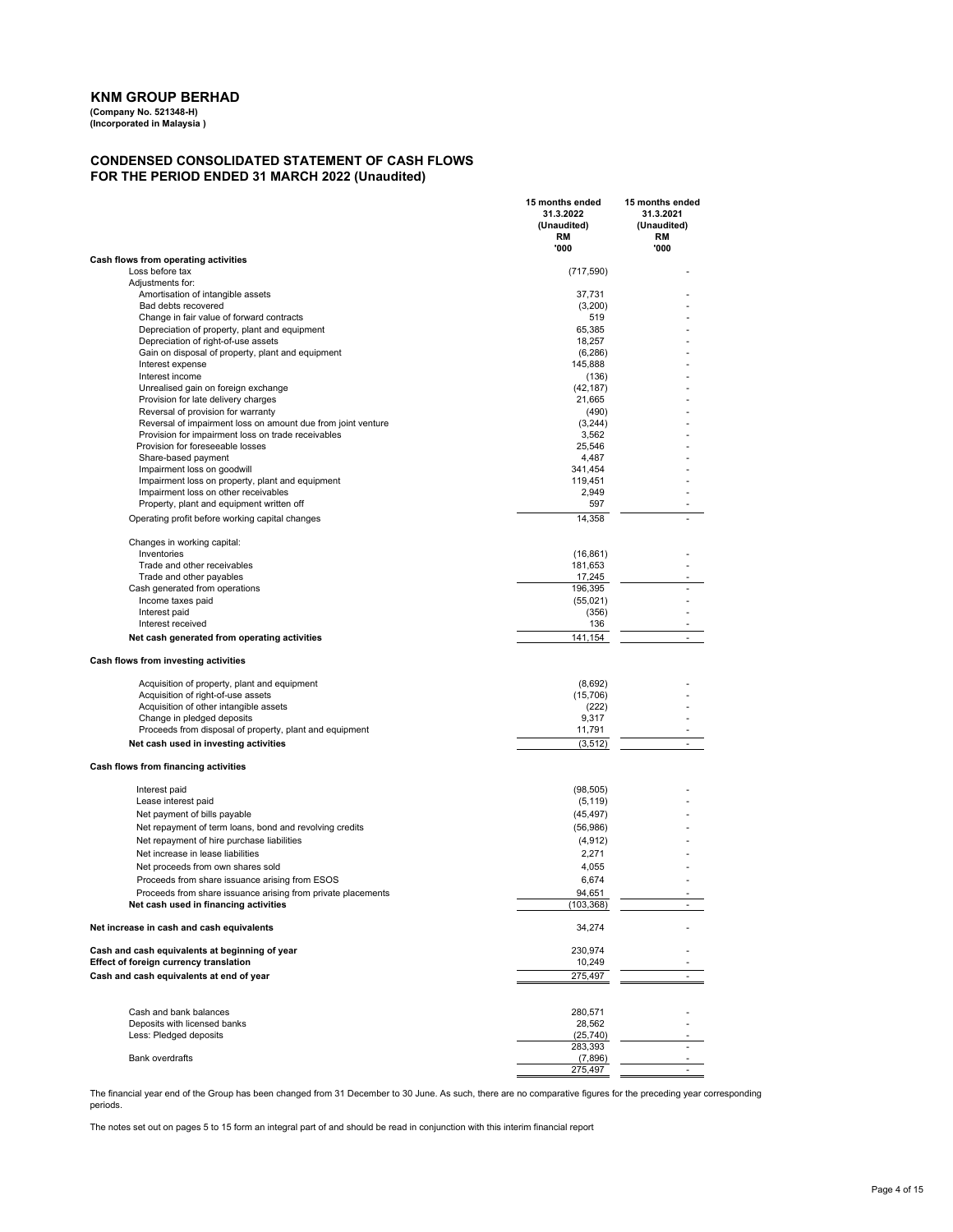# **Notes to the Quarterly Interim Financial Report – 31 March 2022**

# **PART A: EXPLANATORY NOTES AS PER MFRS 134**

#### **A1. Basis of preparation**

The interim financial statements are unaudited and have been prepared in accordance with the requirement of MFRS 134: *Interim Financial Reporting* and paragraph 9.22 of the Listing Requirements of Bursa Malaysia Securities Berhad.

The interim financial statements should be read in conjunction with the audited financial statements for the financial year ended 31 December 2020. These explanatory notes attached to the interim financial statements provide explanation of events and transactions that are significant for the understanding of the changes in the financial position and performance of the Group since the financial year ended 31 December 2020.

# **A2. Significant Accounting Policies**

The audited financial statements of the Group for the financial year ended 31 December 2020 were prepared in accordance with MFRS. Except for certain differences, the requirements under IFRS and MFRS are similar. The significant accounting policies adopted in preparing these interim financial statements are consistent with those of the audited financial statements for the financial year ended 31 December 2020 except for the adoption of new MFRSs and amendments that are mandatory for the Group for the financial period with effect from 1 January 2021:

| Amendments to MFRS 9   | <b>Financial Instruments</b>                       |
|------------------------|----------------------------------------------------|
| Amendments to MFRS 139 | Financial Instruments: Recognition and Measurement |
| Amendments to MFRS 7   | <b>Financial Instruments: Disclosures</b>          |
| Amendments to MFRS 4   | <i>Insurance Contracts</i>                         |
| Amendments to MFRS 16  | Leases – Interest Rate Benchmark Reform – Phase 2  |
| Amendment to MFRS 16   | Leases - COVID-19-Related Rent Concessions Beyond  |
|                        | 30 June 2021                                       |

# **MFRSs, Interpretations and amendments effective for annual periods beginning on or after 1 January 2022**

| Amendments to MFRS 1   | First-time Adoption of Malaysian Financial Reporting Standards |
|------------------------|----------------------------------------------------------------|
| Amendments to MFRS 3   | Reference to the Conceptual Framework                          |
| Amendments to MFRS 9   | <b>Financial Instruments</b>                                   |
| Amendments to MFRS 16  | Leases                                                         |
| Amendments to MFRS 116 | Proceeds before Intended use                                   |
| Amendments to MFRS 137 | Cost of Fulfilling a Contract                                  |
| Amendments to MFRS 141 | Agriculture                                                    |

# **MFRSs, interpretations and amendments effective for annual periods beginning on or after 1 January 2023**

| MFRS 17                | <i>Insurance Contracts</i>                              |
|------------------------|---------------------------------------------------------|
| Amendments to MFRS 101 | Classification of Liabilities as Current or Non-current |
| Amendments to MFRS 108 | Definition of Accounting Estimates                      |

The Group plans to apply the abovementioned accounting standards, amendments and interpretations in the respective financial years when the abovementioned accounting standards, interpretation and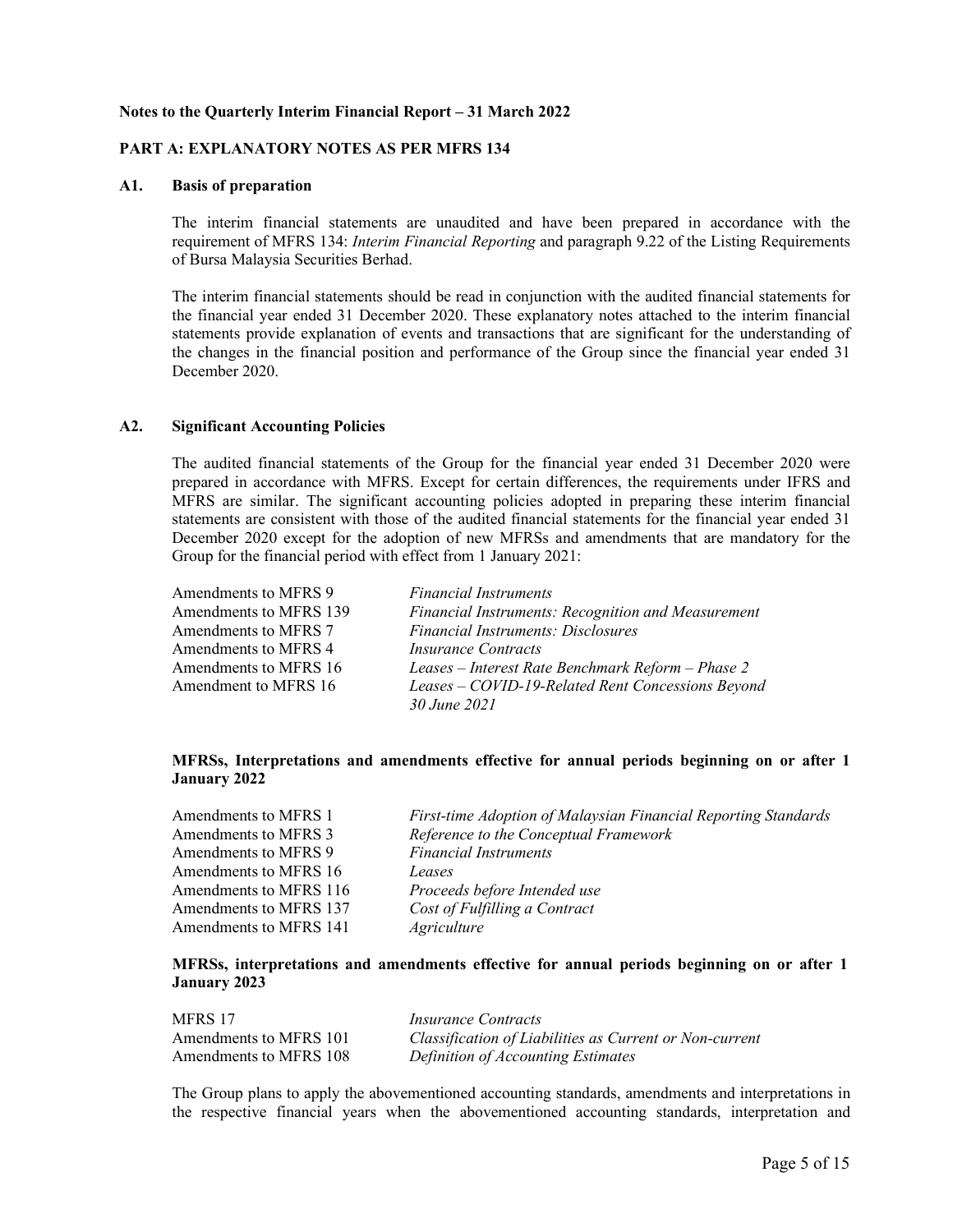amendments become effective, where applicable, except for MFRS 4, *Insurance Contracts* that is effective for annual year beginning on or after 1 January 2021 as it is not applicable to the Group.

The initial adoption of the abovementioned accounting standards, amendments and interpretations is not expected to have any material financial impact to the current year and prior year financial statements of the Group.

# **Change in Financial Year End**

The Company had on 21 March 2022, announced that it had changed the financial year end of the Company from 31 December to 30 June. Consequently, the next set of audited financial statements shall be made up from 1 January 2021 to 30 June 2022 covering a period of 18 months and subsequently, the financial year of the Company shall end on 30 June.

# **A3. Qualification of annual financial statements**

There was no audit qualification in the annual financial statements of the Group for the financial year ended 31 December 2020.

# **A4. Seasonal and cyclical factors**

The Group's business operation results were not materially affected by any major seasonal or cyclical factors.

# **A5. Unusual nature and amount of items affecting assets, liabilities, equity, net income or cash flows**

There were no unusual nature and amount of items affecting assets, liabilities, equity, net income or cash flows for the current financial quarter and financial year to date.

#### **A6. Material changes in estimates**

There were no material changes in estimates of amounts reported in the current financial quarter.

# **A7. Debt and equity securities**

 There were no issuances, repurchases or repayments of debt securities, share buy-backs, share cancellations, shares held as treasury shares and resale of treasury shares were carried out since the end of the last reporting period and up to the date of issuance of this report.

The treasury shares have no rights to voting, dividends or participation in other distribution.

As at 23 May 2022, the Company held 1,841,275 ordinary shares as treasury shares out of its total issued and paid-up share capital. Hence the number of outstanding shares in issue and paid-up after deducting treasury shares as at 23 May 2022 and after taking into account the issuance of ESOS shares and private placement shares as stated hereunder, was 3,676,421,980 ordinary shares.

#### **A8. Dividend Paid**

No dividend was paid during the current financial quarter under review.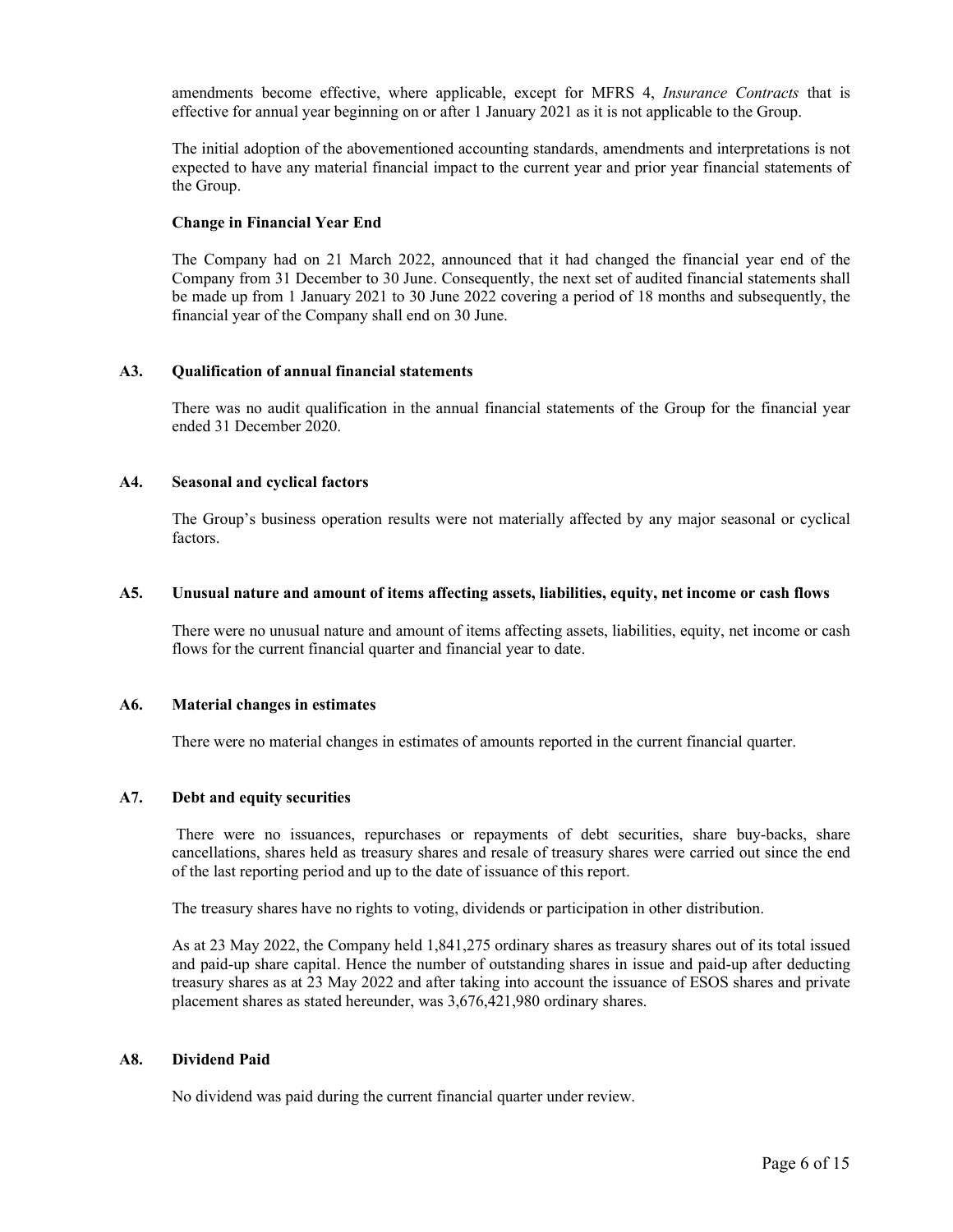# **A9. Segment information**

Segmental analysis of the revenue and result:-

Geographical segments:

|                | Revenue            | Gross profit/<br>$(\text{loss})$ | <b>EBITDA</b> /<br>(LBITDA) |
|----------------|--------------------|----------------------------------|-----------------------------|
|                | 15 months<br>ended | 15 months<br>ended               | 15 months<br>ended          |
|                | 31.3.2022          | 31.3.2022                        | 31.3.2022                   |
|                | <b>RM'000</b>      | <b>RM'000</b>                    | <b>RM'000</b>               |
| Asia & Oceania | 97,058             | (3, 454)                         | (172, 674)                  |
| Europe         | 1,083,067          | 202,896                          | (281, 469)                  |
| Americas       |                    |                                  | 4,391                       |
|                | 1,180,125          | 199,442                          | (449, 752)                  |
|                | 15 months          | 15 months                        | 15 months                   |
|                | ended              | ended                            | ended                       |
|                | 31.3.2021          | 31.3.2021                        | 31.3.2021                   |
|                | <b>RM'000</b>      | <b>RM'000</b>                    | <b>RM'000</b>               |
| Asia & Oceania |                    |                                  |                             |
| Europe         |                    |                                  |                             |
| Americas       |                    |                                  |                             |
|                |                    |                                  |                             |

# **A10. Valuation of property, plant and equipment**

Valuation of property and plant of the Group has been brought forward without amendment from the financial statements for the financial year ended 31 December 2019.

The next revaluation of property and plant of the Group shall be conducted in the financial year ending 30 June 2024.

# **A11. Material events subsequent to the end of the interim year**

Except for event which has been disclosed under Note no. B8.b and B8.c, there were no other material events subsequent to the end of the last reporting period and up to the date of issuance of this report.

# **A12. Changes in the composition of the Group**

On 8 March 2022, the Company announced to Bursa Malaysia Securities Berhad that its indirect whollyowned subsidiary, KPS Technology Group LLC had been effectively dissolved on 22 February 2022.

On 12 April 2022, the Company announced that its indirect wholly-owned subsidiary, KNM Transparent Energy Sdn. Bhd. and KNM Management Services Sdn. Bhd. had been effectively dissolved on 7 April 2022.

On 20 May 2022, the Company announced that its indirect wholly-owned subsidiary, Petrosab Petroleum Sdn. Bhd. and KNM Ogpet (Sabah) Sdn. Bhd. had been effectively dissolved on 20 April 2022.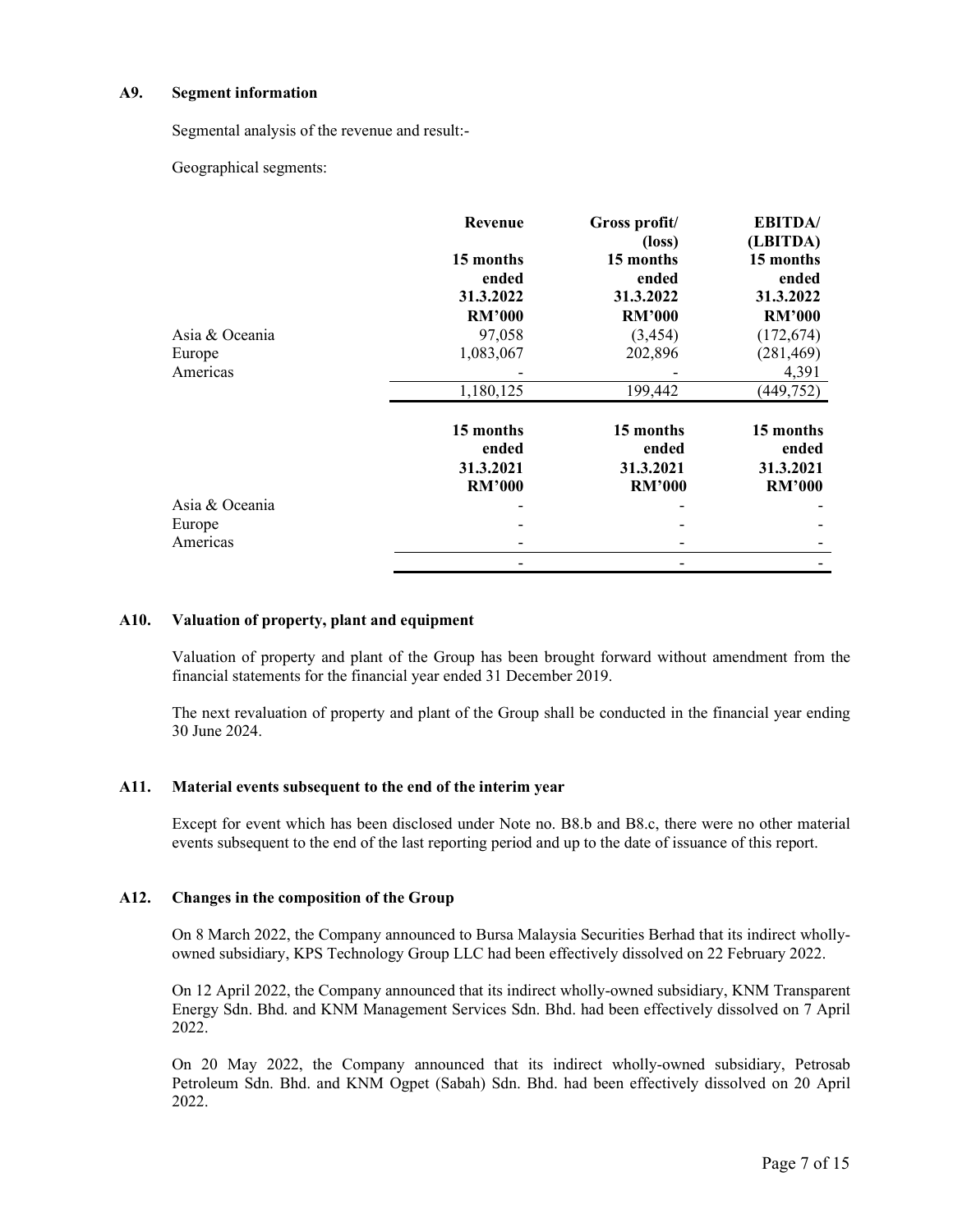There is no material financial impact to the Group upon dissolving of the above subsidiary companies as these subsidiary companies had already been dormant for years.

# **A13. Contingent liabilities and Assets**

The contingent liabilities for the Group as at the date of this announcement were :-

|                                                                                                                                                                  | 31.3.2022<br><b>RM'000</b> | 31.12.2020<br><b>RM'000</b> |
|------------------------------------------------------------------------------------------------------------------------------------------------------------------|----------------------------|-----------------------------|
| Guarantees and contingencies relating to<br>borrowings and performance obligation                                                                                |                            |                             |
| of subsidiaries                                                                                                                                                  | 626,891                    | 615,668                     |
| Share of joint ventures' contingent<br>liabilities incurred jointly with other<br>investors<br>- Secured guaranteed bank facilities<br>and unsecured performance |                            |                             |
| obligation of joint ventures                                                                                                                                     |                            | 12,217                      |

There were no other material changes in the contingent liabilities.

There were no material contingent assets for the Group.

# **A14. Capital commitments**

| .р.с сонникшенсь              | <b>Contracted but</b><br>not provided for<br><b>RM'000</b> |
|-------------------------------|------------------------------------------------------------|
| Property, plant and equipment | 185,789                                                    |

### **A15. Related party transactions**

| Significant related party transactions for the financial period to date are as follows: |        |
|-----------------------------------------------------------------------------------------|--------|
|                                                                                         | RM'000 |
| Inter Merger Sdn. Bhd. (a)                                                              |        |
| - Office rental, administrative expense and other support services                      | 736.   |
| Inter Merger Realty & Development Sdn. Bhd. (a)                                         |        |
| - Office rental, administrative expense and other support services                      |        |

Save for the above, there is no other significant related party transaction for the financial period to date.

(a) *A company in which the major shareholders of the Company, Mr Lee Swee Eng and Madam Gan Siew Liat are directors. Both of them ceased as the major shareholders of the Company on 6 October 2021.*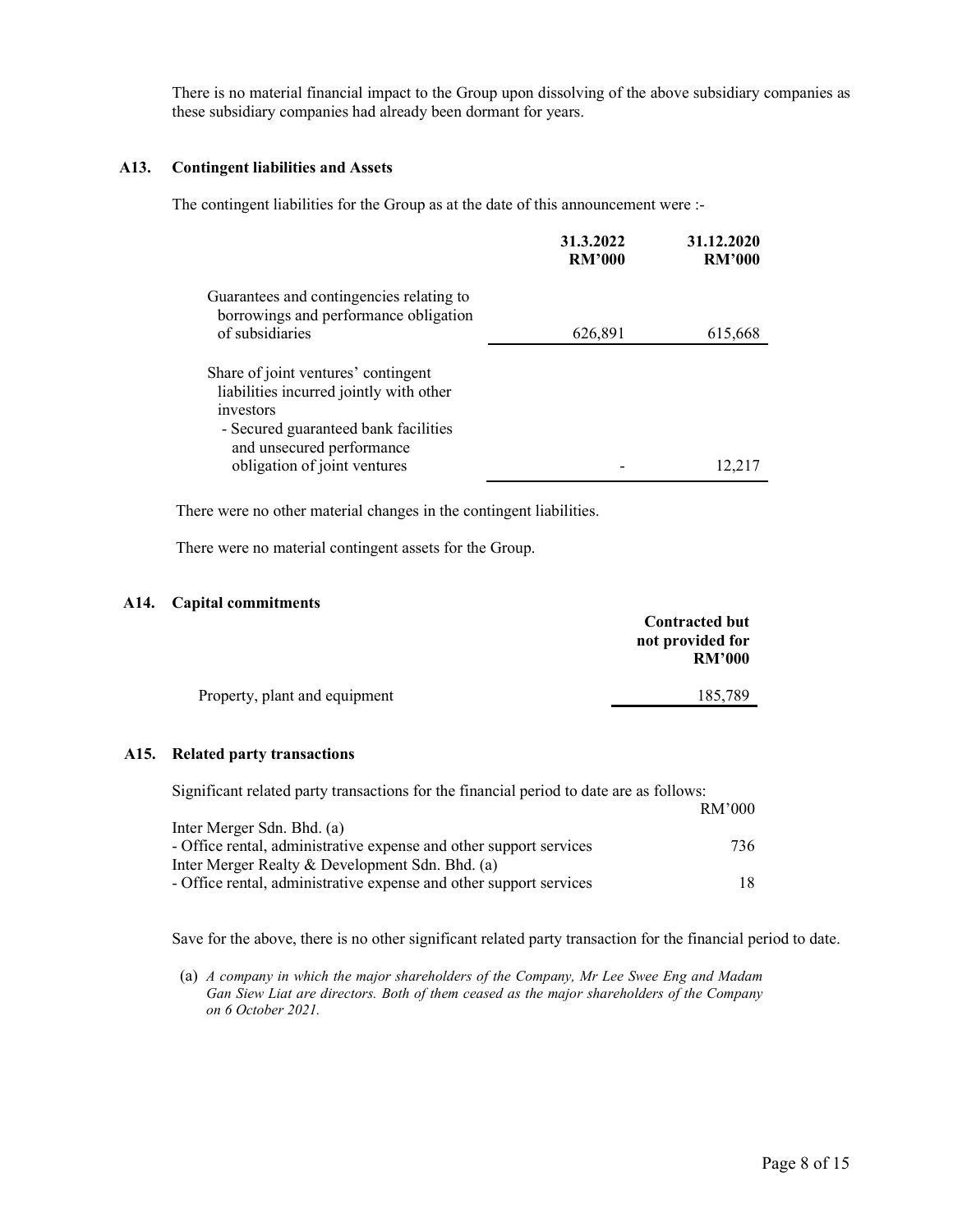# **PART B: ADDITIONAL INFORMATION REQUIRED BY THE BURSA MALAYSIA LISTING REQUIREMENTS**

# **B1. Performance of 15-month ended 31 March 2022**

The financial year end of the Company and the Group has changed from 31 December to 30 June as announced to Bursa Malaysia Securities Berhad on 21 March 2022. As such, there are no comparative figures available for the corresponding periods in the preceding year.

For the 15-month period ended 31 March 2022, the Group posted a revenue recognition of RM1.18 billion mainly contributed from the fabrication business amid slower order intakes caused by the slowdown in global economic activities resulting from the impact of COVID-19 pandemic worldwide.

The Group achieved a gross profit of RM199.44 million with a gross profit margin of 16.90% in the current financial period, mainly due to restricted production in fabrication business in Malaysia and Europe in complying with the stringent pandemic protocols which had slowed down the overall project progress and subsequently caused production costs overrun in certain projects.

The Group had made the non-cash accounting impairment on assets including goodwill, ethanol plant under construction in Thailand and additional project costs provided upon closure of certain long outstanding projects at an aggregate total of approximately RM511.07 million during the current financial period. Consequently, the Group reported a Losses Before Interest, Tax, Depreciation and Amortisation ("LBITDA") of RM449.75 million. It is noticeable that, without all these non-cash accounting adjustments, the Group would have reported an Earnings Before Interest, Tax, Depreciation and Amortisation ("EBITDA") of RM61.32 million in the current financial period.

The Group reported a loss before tax ("LBT") of RM717.59 million in the current financial period, mainly due to impairment losses on goodwill and other non-cash accounting adjustments as explained above, finance costs incurred for certain projects under construction and depreciation on certain assets which had been expensed off into income statement in the current financial period.

#### Asia & Oceania Segment

This Segment posted a revenue of RM97.06 million to the Group during the current financial period while managing the impacts due to the restricted production in fabrication division in Malaysia as a result of the Movement Control Order compliance, coupled with slow replenishment of new orders caused by the prolonged health pandemic and no contribution from Thailand's operations.

Consequently, this Segment reported a gross loss of RM3.45 million and a LBITDA of RM172.67 million after taking into the account of the non-cash accounting impairment provided on the ethanol plant under construction and the additional production costs provided upon closure of certain projects, totalling RM167.89 million during the current financial period. This Segment would have achieved a lower loss of RM4.78 million before accounting for these non-cash accounting impairments for the current financial period.

#### Europe Segment

The Europe Segment posted a revenue recognition of RM1.08 billion amid a lower order intake secured during the current financial period due to the prolonged health pandemic.

This Segment contributed a gross profit of RM202.90 million to the Group during the current financial period and achieved a LBITDA of RM281.47 million with a non-cash accounting impairment of goodwill of approximately RM340.59 million provided for in order to reflect the fair valuation of an asset. It is noticeable that without this non-cash accounting impairment on goodwill, this segment would have had posted an EBITDA of RM59.12 million for the financial period under review.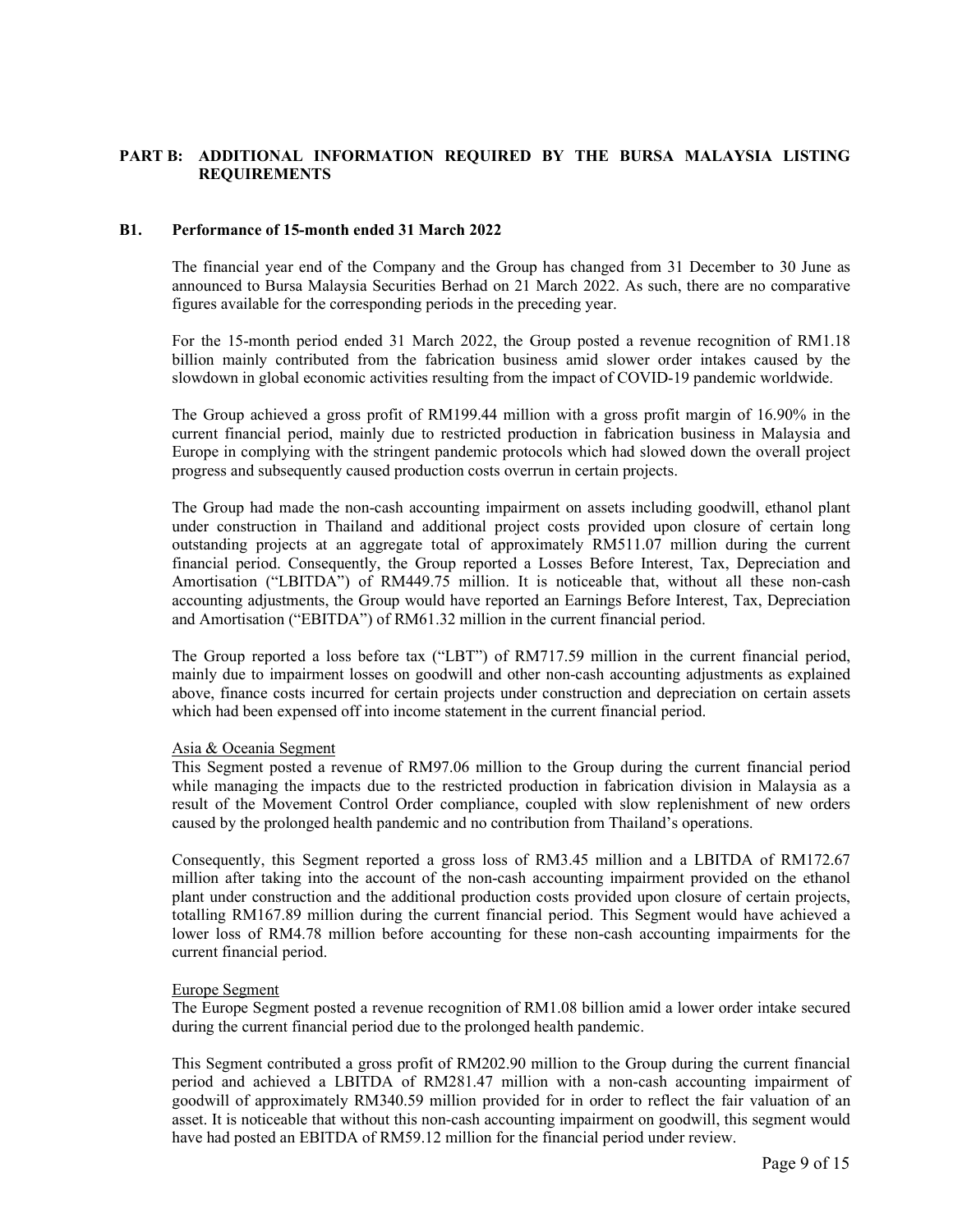America Segment

The Segment remains dormant and insignificant to the Group in the current financial period.

# **B2. Performance of the current quarter against the preceding quarter (5th quarter 2022 versus 4th quarter 2022)**

The Group posted a lower revenue of RM157.43 million in current quarter as against RM219.10 million in the preceding quarter, mainly due to lower overall project progress recognition in fabrication business as a result of lower order intake achieved caused by COVID-19 pandemic worldwide.

Consequently, the Group recorded a lower gross profit of RM1.40 million in the current quarter as against RM14.47 million in the preceding quarter.

The Group had narrowed down its LBT from RM628.58 million in the preceding quarter to RM82.86 million in the current quarter in the absence of non-cash accounting impairments provided for certain assets including ethanol plant under construction in Thailand and goodwill in order to reflect the fair valuation of these assets in the preceding quarter.

# **B3. Prospects**

The Board anticipates that the outlook for the financial year ending 30 June 2022 will remain challenging due to the continuous uncertainties in the global economic outlook arising from the impacts of the COVID-19 pandemic and geopolitics conflicts in Europe.

The underlying industries that drive our business prospects such as oil  $\&$  gas, petrochemical and energy have begun to grow. The exceptional strong oil price augurs well for some of our customers in the oil and gas sector. In addition, the continuous easing of lockdowns in major economies including the United States of America, Europe and most Asia countries will encourage further recovery of the global economy. These factors will encourage more capital expenditure by the oil majors. The Group will continue to pursue these opportunities and secure more new contracts by leveraging its agility, assets and proven track record.

The growing demand for liquefied natural gas in global currently is expected to spur the capital expenditure for gas storage and processing facilities. This will certainly benefit our operation in Italy, which is one of the global leading manufacturers of air coolers, a critical equipment necessary for gas liquefaction process.

The Proposed Disposal of Borsig GmbH ("Borsig") for a total consideration of EUR220.80 million ("Consideration") announced on 24 May 2022 is expected to enhance the cash flow of the Group and reduce the finance cost by approximately RM85.02 million per annum. The Consideration of EUR220.80 million represents 194.62% of the Company's market capitalisation of RM533.08 million as at 27 May 2022, while Borsig and its subsidiaries ("Borsig Group") contributed approximately 59.51% of the Group's consolidated revenue and 14.71% total net asset value based on the latest audited financial statements of Borsig Group and KNM Group for the financial year ended 31 December 2020.

KNM Process Systems Sdn Bhd, being the penultimate holding company of Borsig Group, has received cash amounted to approximately EUR212.84 million from Borsig Group over the years. Thus, upon the completion of the Proposed Disposal, KNM Group will have recognised a total cash inflow of approximately EUR398.21 million, which represents a return of approximately 13.77% on the initial investment of EUR350.00 million. The gearing level of the Group is expected to be reduced from 0.78 times as per the audited statement of financial position as at 31 December 2020 to 0.31 times upon closing of the Proposed Disposal.

Consequently, the Proposed Disposal is expected to improve the Group's cash position significantly and increase the financial capability of the Group to undertake contracts for the fabrication of process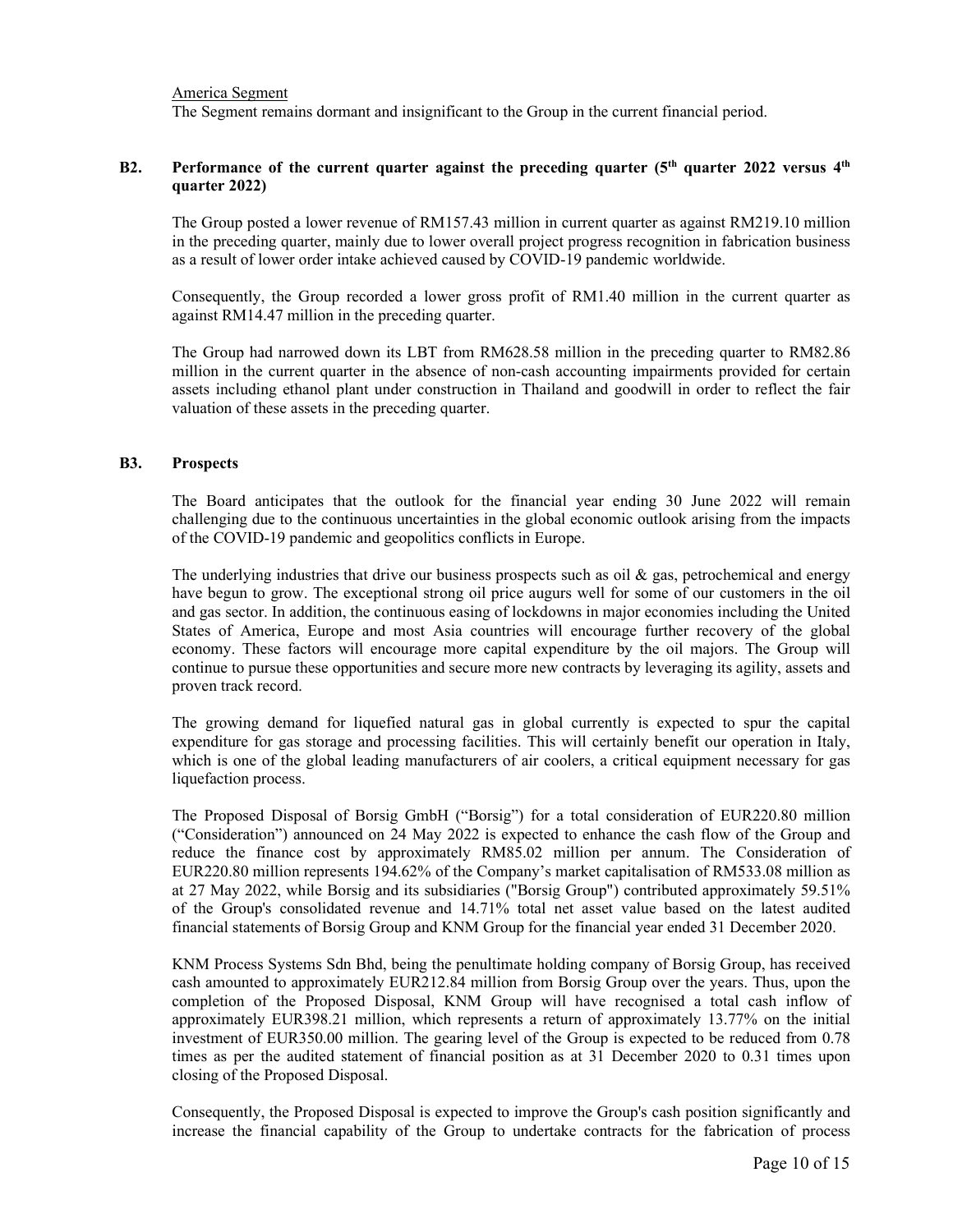equipment and/ or renewable energy projects moving forward. The Group's deleveraging will also improve its ability to obtain additional financing for future capital expenditure and/ or strategic acquisitions as well as improve the Group's bottom line by reducing its finance costs.

# **B4. Profit forecast**

Not applicable as no profit forecast was given.

# **B5. Tax expense**

|               | 3 months<br>ended 31.3.2022<br><b>RM'000</b> | 3 months<br>ended 31.3.2021<br><b>RM'000</b> | 15 months<br>ended 31.3.2022<br><b>RM'000</b> | 15 months<br>ended 31.3.2021<br><b>RM'000</b> |
|---------------|----------------------------------------------|----------------------------------------------|-----------------------------------------------|-----------------------------------------------|
| Current       | 409                                          |                                              | 40,546                                        |                                               |
| -Prior period | 979                                          |                                              | (532)                                         |                                               |
| Deferred tax  | (8,658)                                      |                                              | (25, 332)                                     |                                               |
|               | (7,270)                                      |                                              | 14,682                                        |                                               |

 The Group's effective tax rate for the current financial periods was higher than statutory tax rate mainly due to non-deductible expenses and no deferred tax assets have been recognised on tax loss subsidiaries.

# **B6. Unquoted investments and properties**

 There were no significant investments or disposals in unquoted investments and properties for the current financial quarter and financial year to date.

#### **B7. Quoted and marketable investments**

There were no significant investments or disposals in quoted and marketable securities during the current financial quarter and financial year to date.

#### **B8. Status of corporate proposals announced**

- a. Since the last reporting date, the Company had announced the additional listing of 650,500 ordinary shares in the Company respectively pursuant to the Company's Employee Share Option Scheme ("ESOS"), and the ESOS shares had been allotted to the eligible employees on 2 March 2022, 7 April 2022 and 25 April 2022 respectively.
- b. On 19 January 2022, the Company had announced the proposed listing of its indirect wholly-owned subsidiaries, FBM Hudson Italiana SpA ("FBM") and FBM-KNM FZCO ("FZCO") (collectively as the "FBM Group") on Catalist, the sponsor-supervised board of the Singapore Stock Exchange Securities Trading Limited ("SGX-ST") by way of an initial public offering ("IPO") (the "Proposed Flotation").

The proposed sponsor for the Proposed Flotation is PrimePartners Corporate Finance Pte Ltd ("PPCF"), who will act as the Full Sponsor, Manager, Underwriter and Placement Agent. PPCF is a boutique corporate finance firm headquartered in Singapore. It is licensed by the Monetary Authority of Singapore to provide financial advisory and capital raising services.

Details of the Proposed Flotation, financial effects to the Company and any other development will be announced in due course after the prospectus of the Proposed Flotation has been finalised.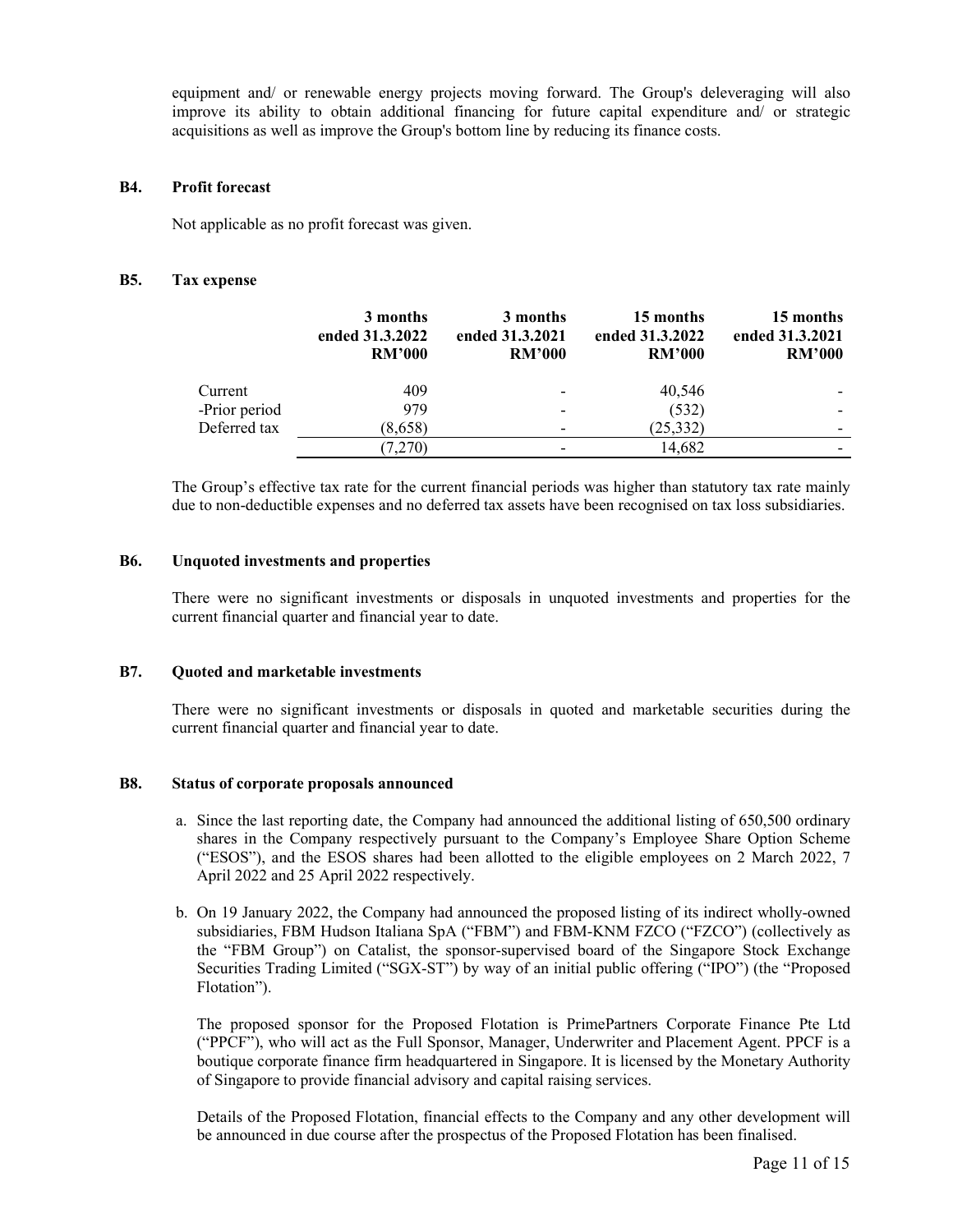c. On 24 May 2022, the Company had announced a proposed disposal of its indirect wholly-owned subsidiary incorporated in Germany, Borsig GmbH to GPR Siebzigste Verwaltungsgesellschaft mbH for a consideration of EUR220.80 million ("Proposed Disposal"). The Proposed Disposal shall be completed in the third quarter of calendar year of 2022.

Upon completion of the Proposed Disposal, Borsig GmbH will cease to be an indirect wholly-owned subsidiary of the Company.

Meanwhile, KNM will continue to pursue the various corporate exercises announced previously, including monetarising the investments in Thailand and United Kingdom; and the listing of FBM Hudson Italiana SpA and FBM-KNM FZCO on the Singapore Stock Exchange Securities Trading Limited. These corporate exercises are expected to generate significant cash flow to the Group to further enhance its financial health.

Save for the above, there is no other corporate proposal announced but not completed during the current financial quarter under review.

# **B9. Group borrowings and debt securities**

The Group's borrowings as at the end of the financial period were as follows:

|                               | As at         |
|-------------------------------|---------------|
|                               | 31.3.2022     |
|                               | <b>RM'000</b> |
| Short-term :                  |               |
| Bank overdrafts               | 7,896         |
| Borrowings (Secured)          | 836,032       |
| Borrowings (Unsecured)        | 135,654       |
| Bills Payable                 | 28,166        |
| Hire Purchase                 | 2,721         |
| Revolving credits (Secured)   | 17,223        |
| Revolving credits (Unsecured) | 55,968        |
|                               | 1,083,660     |
| Long -term :                  |               |
| Borrowings (Secured)          | 81,334        |
| Borrowings (Unsecured)        | 35,100        |
| Hire Purchase                 | 9,289         |
| Revolving credits (Secured)   | 34,342        |
| Revolving credits (Unsecured) | 11,318        |
|                               | 171,383       |
|                               | 1,255,043     |

The above are also inclusive of borrowings in foreign currency of EUR111.66 million, CAD5.97 million, USD37.68 million and THB2.81 billion.

The exchange rates used are  $1$  EUR = RM4.6848,  $1$  CAD = RM3.3599,  $1$  USD = RM4.2050, and  $1$  $THB = RM0.1263$ .

The Company had on 18 November 2021, 22 November 2021, 6 December 2021 and 10 December 2021 announced the occurrence of non-payment event in relation to the payment of the principal sum and coupon on the bonds issued by the Company in Thailand amounting to THB 2,780 million (equivalent to approximately RM352.57 million) (the "Thai Bonds"). The Thai Bonds were guaranteed by Credit Guarantee and Investment Facility, a trust fund managed by the Asian Development Bank (the "Guarantor" or "CGIF").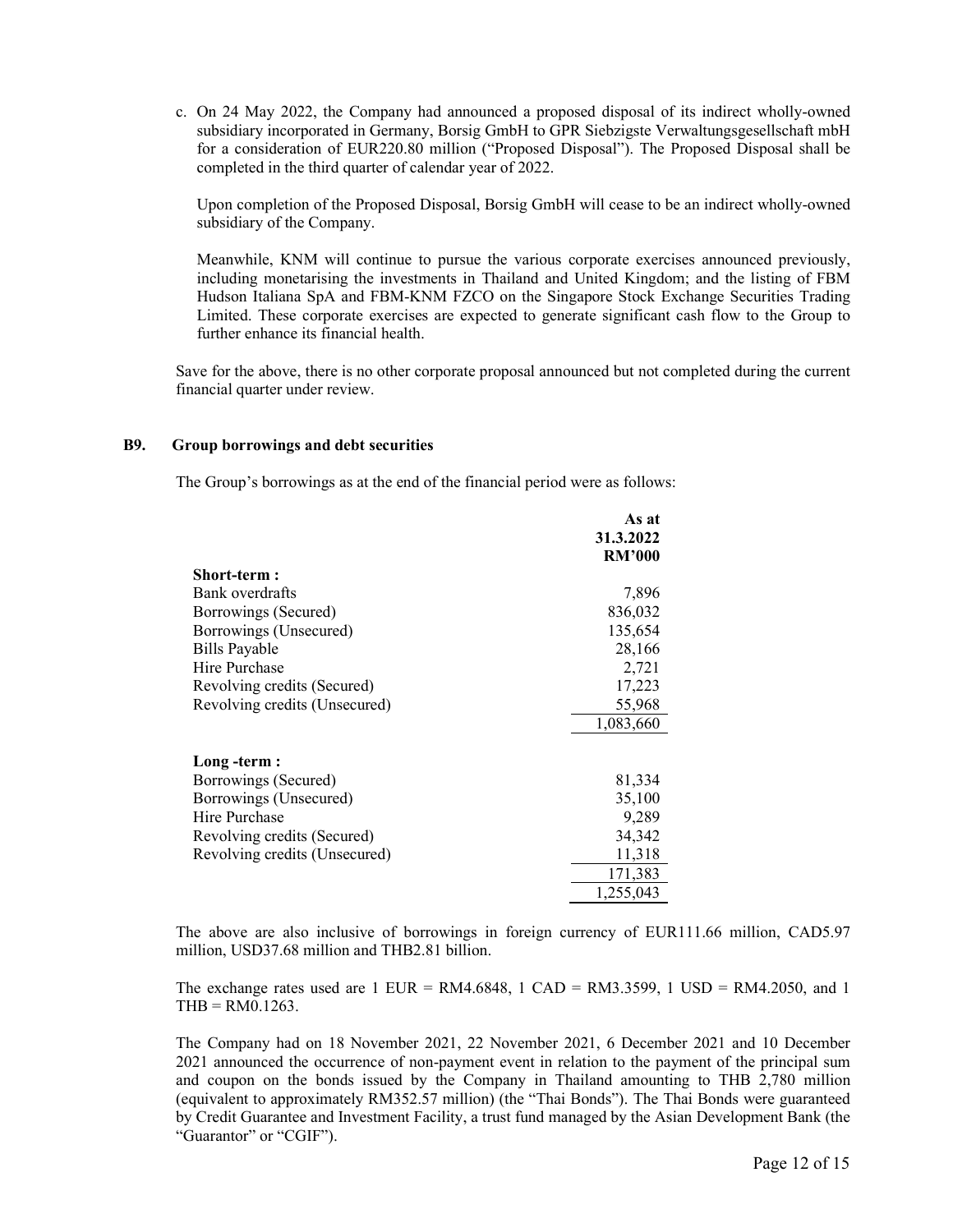The Thai Bonds were matured on 18 November 2021 and under the terms and conditions of the Thai Bonds, the Company has up to 14 days after the maturity date, being 2 December 2021, to pay the principal sum and up to 21 days after the maturity date, being 9 December 2021, to pay the coupon arising therefrom ("Grace Period"), failing which, an event of default shall be deemed to have occurred.

The total principal amount of the Thai Bonds and coupon payable as at 9 December 2021 was estimated at THB 2,8230.04 million (equivalent to approximately RM358.92 million) ("Thai Bonds Payable').

Under the terms and conditions of the Thai Bonds and the guarantee agreement between CGIF and the Bank of Ayudhya Public Company Limited which is the bondholders' representative for and on behalf of all bondholders ("Bondholders' Representative"), in the event an event of default is triggered, the Bondholders' Representative has the rights to make a demand for payment of the guaranteed amount from CGIF within the demand period.

CGIF had on 15 December 2021, made payment on behalf of the Company to the Bondholders in relation to the Thai Bonds issued by the Company. Consequently, CGIF had issued a Reimbursement Demand Notice dated 15 December 2021 ("Reimbursement Demand") to the Company. The Company had entered into bilateral negotiations with CGIF in order to satisfy the Reimbursement Demand in a timely manner.

The Company had on 29 December 2021, paid to CGIF USD1,459,779.34 being the full reimbursement of the coupon and interest related to the Thai Bonds and USD103,327.83 being reimbursement of the cost and expenses incurred by CGIF.

The Company is in close communication with CGIF on the Company's ongoing refinancing plans to address this event of default and where applicable, to reimburse CGIF the guaranteed amount paid by CGIF to the bondholders.

For avoidance of doubt, notwithstanding of the above default, pursuant to the PN17 Relief Measures granted by Bursa Malaysia as announced on 6 December 2021, the Company **WILL NOT** be classified as PN17 affected listed issuer.

# **B10. Financial Instruments**

The outstanding forward foreign currency exchange contracts as at the end of the financial period were as follows:-

| <b>Type of Derivative</b>  | <b>Loss on Fair value</b>                       |                          |  |
|----------------------------|-------------------------------------------------|--------------------------|--|
|                            | <b>Contract/Notional value</b><br><b>RM'000</b> | changes<br><b>RM'000</b> |  |
| Foreign Exchange Contracts |                                                 |                          |  |
| -Less than 1 year          | 6.619                                           | 69                       |  |
|                            | 6.619                                           | 69                       |  |

Exposure to foreign currency fluctuation of underlying commitments is monitored on on-going and timely basis. The Company's objective to incept derivative instrument contract is mainly to hedge against foreign exchange exposure on transactions in currencies other than its own.

Forward foreign exchange contracts are entered into with licensed banks to hedge the Group's exposure to foreign exchange risk in respect of its export sales, import purchases and other obligations by establishing the basis rate at which a foreign currency asset or liability will be settled. These contracts are executed with credit-worthy/reputable financial institutions and as such, credit risk and liquidity risk in respect of non-performance by counterparties to these contracts is minimal.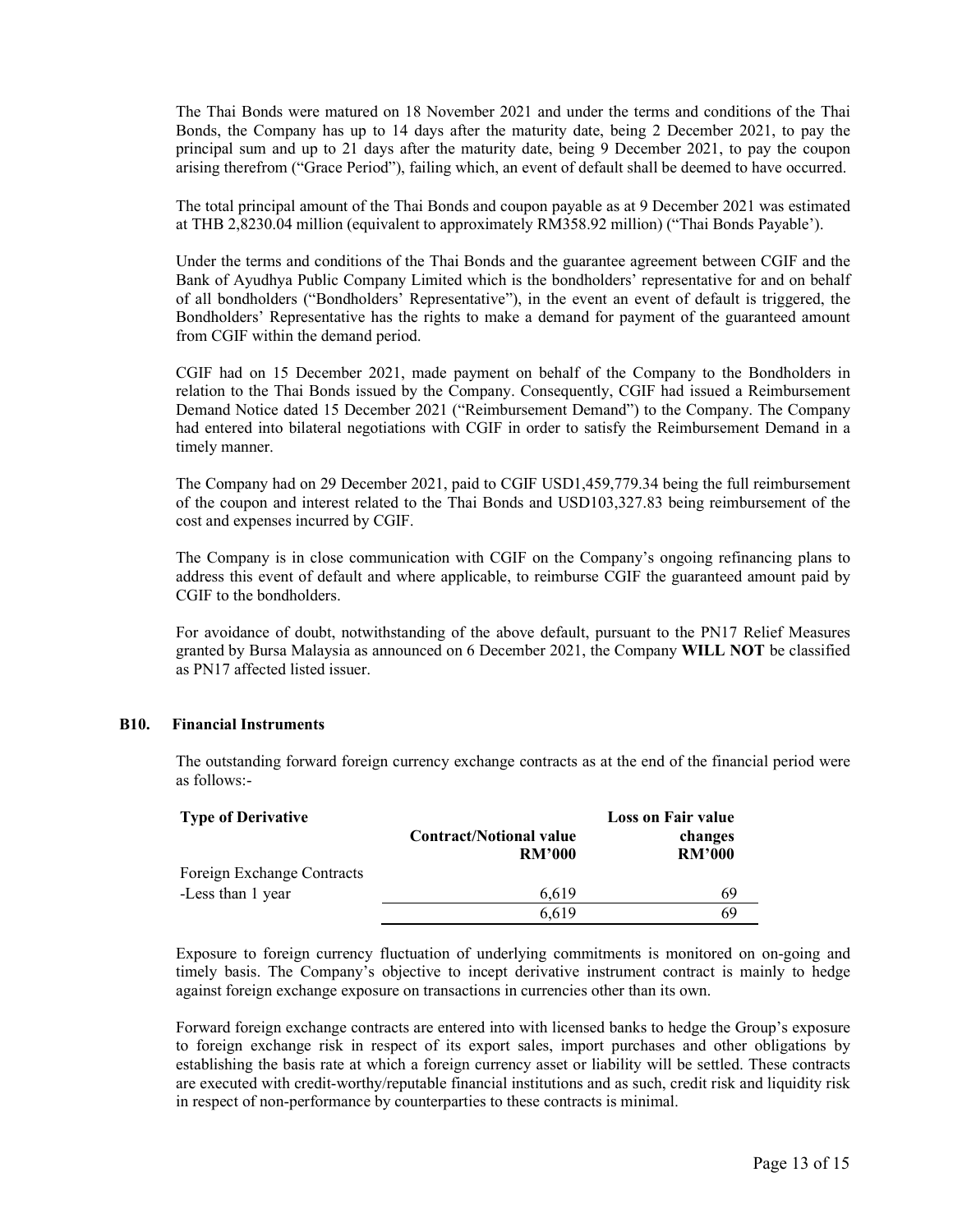The fair values of the forward foreign currency exchange contracts are subject to market risk and the fair values were derived from marking to available market quoted price as of the reporting year. The fair value of the forward contracts may change in accordance with the fluctuation of the exchange rate of the underlying currency resulting in gain or loss in fair value.

The cash requirement for these derivatives will be fulfilled by future contract and other proceeds on the respective maturity date.

# **B11. LOSS FOR THE PERIOD**

|                                                               | 3 months<br>ended | 3 months<br>ended            | 15 months 15 months<br>ended | ended         |
|---------------------------------------------------------------|-------------------|------------------------------|------------------------------|---------------|
|                                                               | 31.3.2022         | 31.3.2021                    | 31.3.2022                    | 31.3.2021     |
| (a)                                                           | <b>RM'000</b>     | <b>RM'000</b>                | <b>RM'000</b>                | <b>RM'000</b> |
| Loss for the period is arrived at after charging:             |                   |                              |                              |               |
| Amortisation of intangible assets                             | 8,143             |                              | 37,731                       |               |
| Change in fair value of forward contracts                     | 167               |                              | 519                          |               |
| (Loss)/Gain on disposal of property, plant and                |                   |                              |                              |               |
| equipment                                                     | 141               |                              | (6,286)                      |               |
| (Reversal of )/Provision for impairment loss on :             |                   |                              |                              |               |
| - trade receivables                                           | 652               |                              | 3,562                        |               |
| - other receivables                                           | (3,814)           |                              | 2,949                        |               |
| - amount due from a joint venture                             | 833               |                              | (3,244)                      |               |
| - property, plant and equipment                               | (1,299)           |                              | 119,451                      |               |
| - goodwill                                                    | (14,285)          | $\qquad \qquad \blacksquare$ | 341,454                      |               |
| Provision for/(Reversal of provision for):                    |                   |                              |                              |               |
| - warranty                                                    | 224               | $\qquad \qquad \blacksquare$ | (490)                        |               |
| - foreseeable loss                                            | 308               | $\qquad \qquad \blacksquare$ | 25,546                       |               |
| - late delivery charges                                       | (8,107)           | $\overline{\phantom{a}}$     | 21,665                       |               |
| Bad debts (recovered)/written off                             | (4,086)           | $\overline{\phantom{a}}$     | (3,200)                      |               |
| Plant and equipment written off                               | (1, 397)          |                              | 597                          |               |
| Share-based payment                                           | 35                | $\overline{a}$               | 4,487                        |               |
| And crediting:                                                |                   |                              |                              |               |
| Interest income                                               | $\overline{2}$    |                              | 136                          |               |
| (b)                                                           |                   |                              |                              |               |
| Interest expense                                              | 44,161            |                              | 145,888                      |               |
| (c)                                                           |                   |                              |                              |               |
| Depreciation charge for the period is allocated as<br>follow: |                   |                              |                              |               |
| Income statement                                              | 4,190             |                              | 32,110                       |               |
| Construction work in progress                                 | 5,351             |                              | 51,532                       |               |
|                                                               | 9,541             |                              | 83,642                       |               |

#### **B12. Material litigation**

On 11 March 2019, a subsidiary, KNM Process Systems Sdn. Bhd. ("Claimant") had issued and submitted a Request for Arbitration (the "Request") against Lukoil Uzbekistan Operating Company LLC ("Respondent") with the Institute of the Stockholm Chamber of Commerce, in Sweden ("SCC").

The Request concerns disputes arising from a contract entered into with the Respondent on 3 December 2010. The hearing has had taken place in Geneva from 6 December 2021 to 24 December 2021.